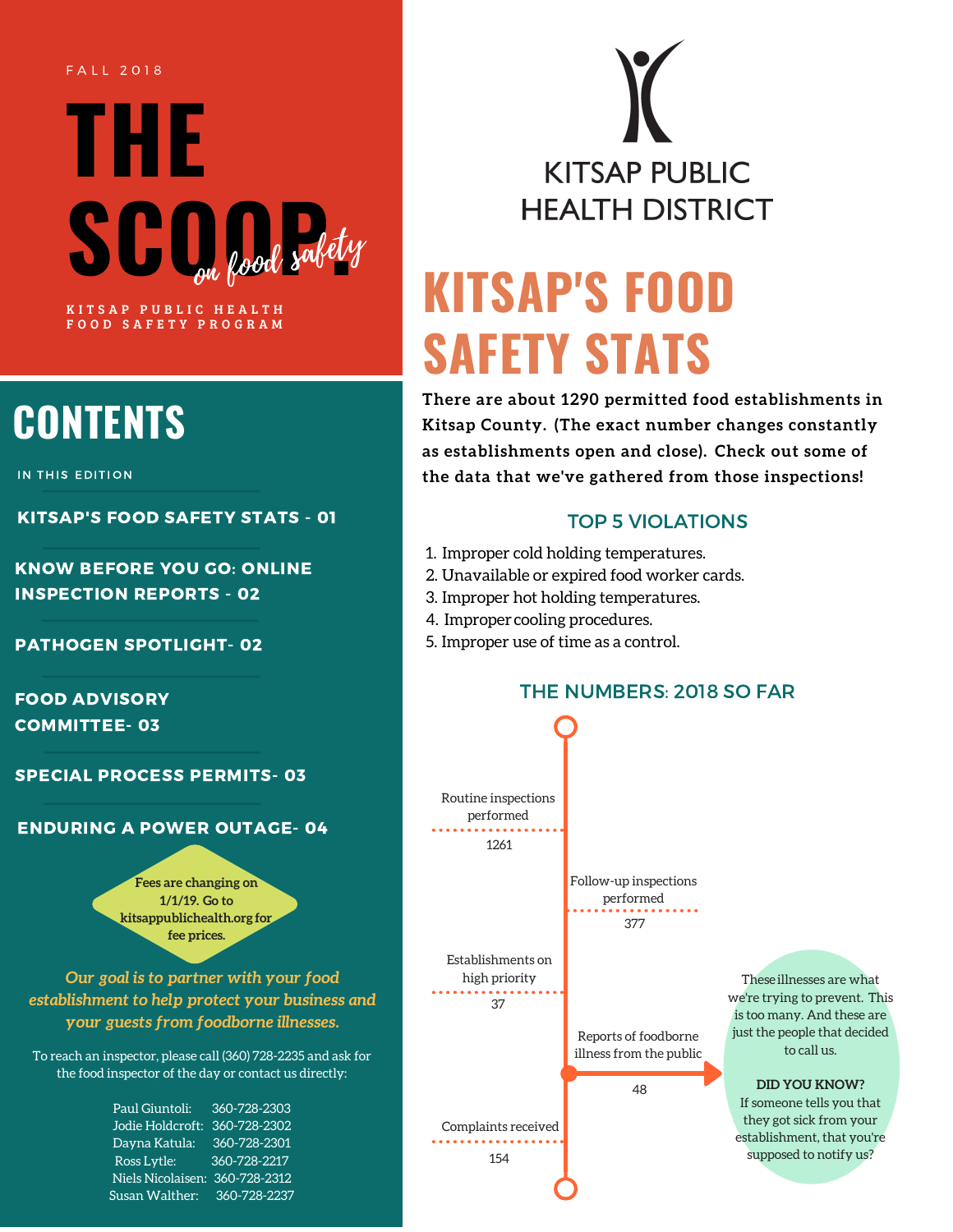### KNOW BEFORE YOU GO: ONLINE INSPECTION REPORTS

Our inspections identify risks within your food establishments so that you can correct them to protect your business by not making someone sick. Your customers also have the right to easily access information about the risks associated with places that they eat.

In an effort to make an [establishment's](http://kitsappublichealth.org/FoodSafety/food_inspections.php) food safety information available for all, we launched Know Before You Go. Know Before You Go is online map where consumers and food establishments alike can access the electronic inspection reports that we produce. You can search by business name, address, and filter establishments by city, and view the entire report as soon as the inspection is completed.

Check out Know Before You Go on our website: [kitsappublichealth.org/FoodSafety/food\\_inspections.php](http://www.kitsappublichealth.org/FoodSafety/food_inspections.php)

### PATHOGEN SPOTLIGHT

*Campylobacter* (AKA "Campy") is the leading cause of foodborne illness in Washington State. There were 2,214confirmed cases in 2017.

### **How does Campy get into the food supply? Meat:**

*Campy* can be carried by cows, chickens, and other birds in their intestines, liver, and giblets. It can be spread to the other edible parts of the animal during the slaughtering process. **Milk:** If an animal has an infection in her udder, the milk can be contaminated with *Campy*. Milk may also be contaminated if it comes into contact with manure.

**Produce:** If manure containing feces from *Campy*-infected animals comes into contact with fruits or veggies, the produce could become contaminated.

### **DID YOU KNOW?**

A single drop of raw chicken juice contains enough*Campylobacter* to infect someone.

### CAMPYLOBACTER **JEJUNI**



Image credit: 1992 ACCUSOFT INC,

### **How can Campy-related illnesses be prevented?**

Campylobacter is a bacteria, so it can be killed. **Meat:** Cook it to the right temperatures, which are 165°F for poultry, 155°F for beef, and 145°F for fish. **Milk:** Pasteurize it. **Produce:** Wash/scrub it. Cook to 145°F when not consuming raw. **All foods:** Prevent cross contamination. Wash your hands after petting animals.

### **What are the symptoms?**

Diarrhea (often bloody), fever, abdominal cramps, and sometimes nausea and vomiting. It takes about 2-5 days for symptoms to start after becoming infected, and they last for about a week.

Visit [cdc.gov/campylobacter](https://www.cdc.gov/campylobacter/) for more info.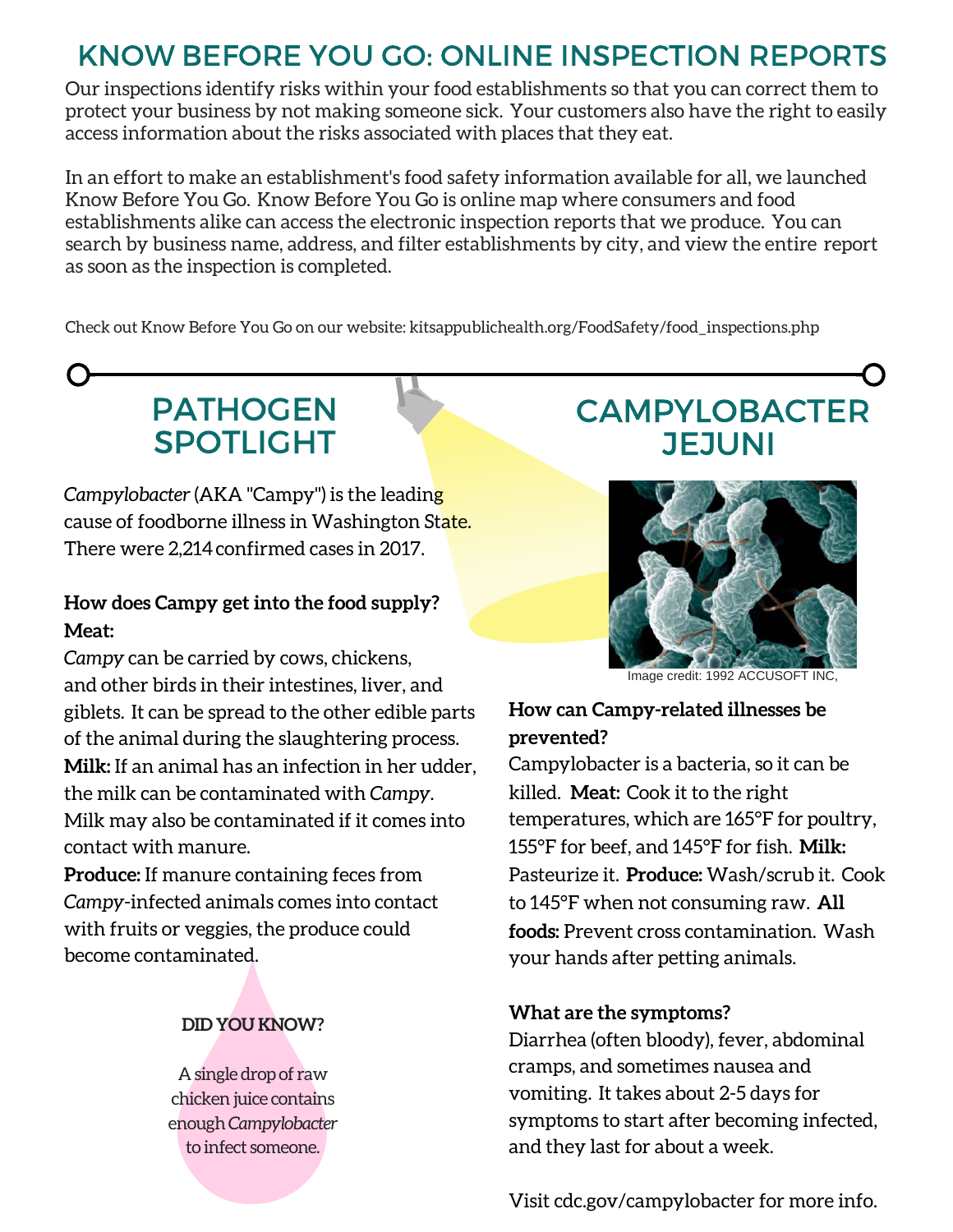### KITSAP'S FOOD ADVISORY COMMITTEE

The Kitsap Public Health District's Food Safety Program (KPHD) is working on developing a Food Advisory Committee, which will consist of representatives from KPHD, various industry types, and consumers. The committeewill give input on KPHD policies, procedures, and fees; federal, state, and local regulations; food safety issues in Kitsap; and educational materials. We hope that the collaboration between regulators, industry, and the public will create an alliance to squash foodborne illness and increase food safety awareness.

We are in the beginning stages of planning, so stay tuned for more information! Industry and consumer partners will need to apply, and the target open application period is early 2019. If you think this is something you'd be interested in, please contact Dayna Katula at [dayna.katula@kitsappublichealth.org](http://kitsappublichealth.org/FoodSafety/food_inspections.php) or at 360-728-2301.

### COMING SOON: SPECIAL PROCESS PERMITS

Certain preparation processes are known to drastically increase foodborne illness when done wrong. These processes, which are listed in the Washington State Retail Food Code (Chapter 246-215, Washington Administrative Code), include:

- Smoking food for preservation
- Curing food
- Using food additives (such as vinegar) to preserve food or make the food shelf-stable, like sushi rice or pickling produce and eggs.
- Packaging food using Reduced Oxygen Packaging, likevacuum packagingor sous vide.
- Molluscan shellfish tanks
- Custom slaughter
- Sprouting seeds or beans

In most cases, a variance and Hazard Analysis and Critical Control Point (HACCP) plan is required to perform these specialized processes in a food establishment.

If you are doing any of these processes in your establishment, you must make sure thatyou have the **Health District-approved** variance and HACCP plan in place. Contact your inspector if you aren't sure. Establishments without the proper documentation and approvals must stop the activity immediately.

For establishments approved to perform a special process, your 2019-2020 permit renewal will include a Special Process Permit (\$290) in addition to your regular permit to operate. Special Process Permit holders will receive one scheduled inspection per permit year. During this inspection, you or your designee will go through your HACCP plan with your inspector at a scheduled inspection. Because the specialized processes are deemed risky, it is very important that HACCP plans are written correctly and clearly and followed exactly.